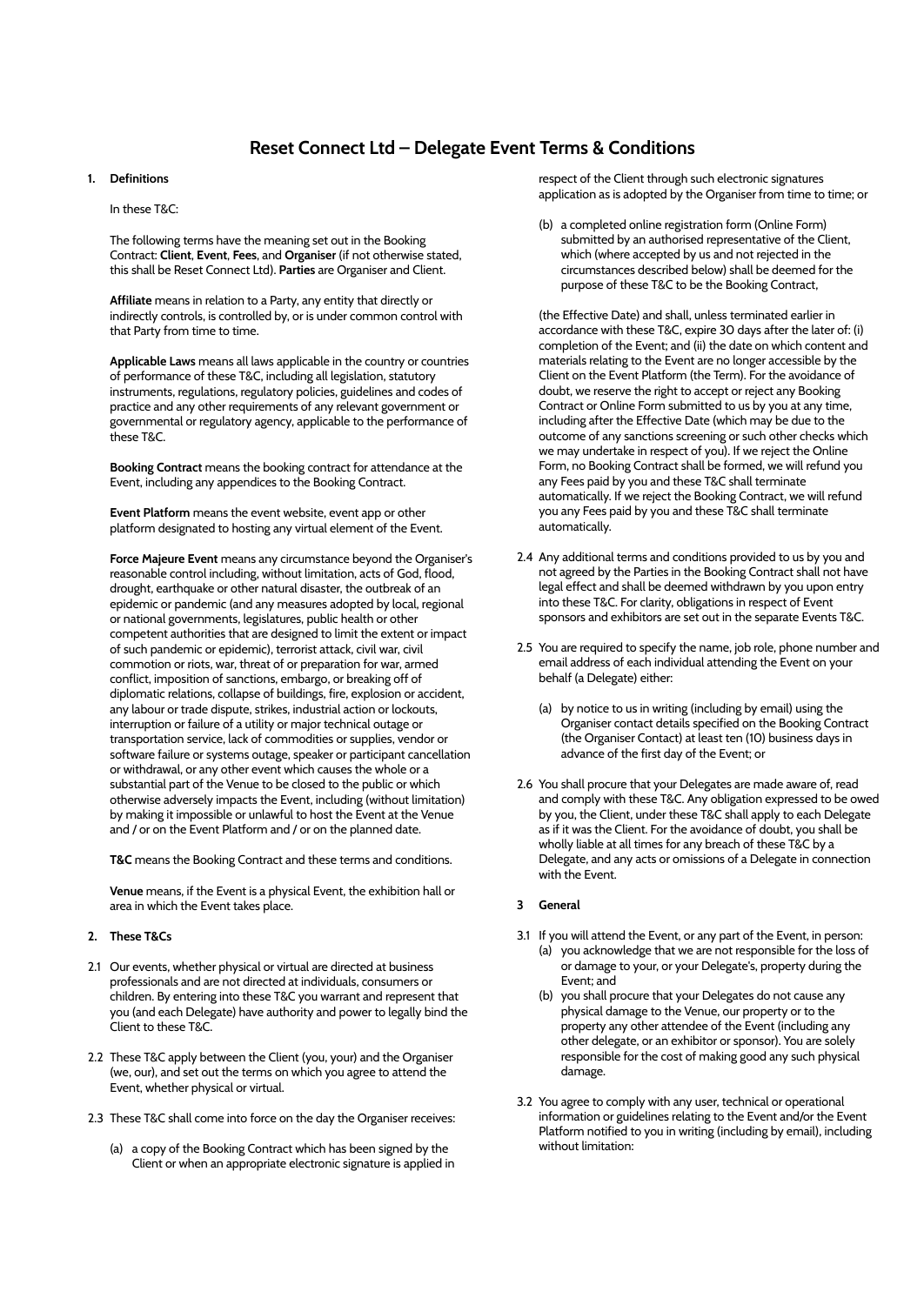- (a) if you attend any element of the Event in person, any rules and procedures relating to health and safety, security and general use of the Venue; and
- (b) if you attend any element of the Event virtually, the Event Platform rules and procedures relating to advertising, acceptable user and content guidelines, anti-harassment policies, contribution and messaging policies, security and general use of the Event Platform,

(Additional Terms), together with all instructions from time to time from us, the Event Platform operator or administrator or Venue management or security personnel, during the operation of the Event.

- 3.3 You acknowledge that we may refuse admission to, block access to, or remove from the Event (whether virtual or physical), any person in our absolute discretion who fails to comply with these T&C or who in our sole opinion places you in breach of these T&C, undertakes (or seeks to undertake) any unauthorised access to systems or content (including in respect of exhibitor, sponsor or other attendee content), damages property or who represents a security risk, safety risk, nuisance or annoyance to the running of the Event or the operation of the Event Platform, including any named Delegate notified to us in accordance with Clause 2.5.
- 3.4 Whilst we will take reasonable steps to ensure the accuracy of any information we provide to you relating to the Event, we give no warranty or representation as to the accuracy or completeness of the information, and any inaccurate information provided to you in connection with the Event shall not entitle you to cancel your attendance at the Event, or make any claim for refunds or otherwise against us.
- 3.5 You acknowledge and agree that we, or third parties acting on our behalf, may take photographs, videos or recordings of the Event which may include your Delegates (Event Content).

## **4 Virtual Events**

- 4.1 If the Event is wholly or partly virtual, you agree to comply with this Clause 4.
- 4.2 You acknowledge that you are solely responsible for ensuring your Delegates have the required technical capacity and systems availability to enable them to access and ensure continual access to the Event Platform.
- 4.3 You acknowledge that you are solely responsible for ensuring that access by your Delegates to the Event Platform is kept secure if we issue them with a username and password (or other access keys or credentials). The username and password are confidential and remain our property and must not be shared, assigned or transferred to any third party without our permission in writing. You acknowledge that you must not permit the sharing of any username or password (or other access keys or credentials) by your Delegates and accept that if they do, you will be wholly liable and will remain liable for any acts carried out or omitted to be carried out using those usernames, passwords, keys and credentials. You must immediately notify us if you become aware of any unauthorised use of the Event Platform or other breach of security.
- 4.4 You are responsible for ensuring that your Delegates do not interfere with or cause damage to the Event Platform, including but not limited to attempting to circumvent security, hack into or otherwise disrupt or corrupt any computer system, server, website, router or other device, whether knowingly or recklessly. You are responsible for the cost of making good any such damage, whether caused by your Delegates or any third parties engaged on your behalf.
- 4.5 You shall ensure that your Delegates do not procure or transmit the sending of any unauthorised or unsolicited advertising or promotional content or material through the Event Platform that has not been pre agreed in writing (including by email) by us.
- 4.6 We reserve the right to monitor and moderate the Event Platform (including UGC, defined below in Clause 4.9) but you acknowledge that we are under no obligation to monitor, moderate or otherwise oversee the Event Platform.
- 4.7 You acknowledge and agree that the Event Platform is provided "as is" and that we cannot guarantee that the Event Platform will operate continuously, without interruption, securely or without errors and we will not be held liable for any temporary unavailability or disruption to the Event Platform.
- 4.8 You acknowledge that we do not endorse or accept responsibility for any content or use of the Event Platform, or any goods or services identified, described or advertised on the Event Platform and we are not responsible for ensuring that the Event Platform or any information on it or relating to it is accurate or kept up to date.
- 4.9 You acknowledge that certain functionality made available on the Event Platform (for example chat functionality, collaboration tools and content generation tools) may enable Delegates to generate content (UGC) and you accept that UGC may be embedded and / or incorporated into the Event Materials (defined in Clause 5.2(a) below), Event Content and/or the Event Platform and that we shall have a right to continue to use UGC in connection with future events or in connection with our other business purposes, or those of our Affiliates as provided in Clause 5.7. You shall not, and shall procure that your Delegates shall not, generate any UGC on the Event Platform which infringes the intellectual property rights of any third party or which is obscene, unprofessional or unlawful.

## **5 Intellectual property rights**

- 5.1 In this Clause: Speaker Content means any material, information, data or content (in each case, whether digital or hard copy), including any photograph, video or audio recording, generated or produced by the Client or its Delegate(s) and provided or made available to the Organiser by a Client or its Delegate(s) pursuant to the Delegate(s) delivering a presentation or participating in a panel discussion at the Event. Client Background IPR means all intellectual property rights owned or created by the Client (or on the Client's behalf):
	- (a) prior to the Effective Date; or
	- (b) during the Term, independently from the performance of the Client's obligations or exercise of its rights under these T&C.
- 5.2 You acknowledge that we own, or shall be deemed to own:
	- (a) all intellectual property rights in the information or materials (whether digital or hard copy) provided to you or your Delegates in connection with the Event (excluding Speaker Content) (Event Materials);
	- (b) any intellectual property rights generated or developed in connection with the Event or otherwise pursuant to these T&C, including all intellectual property rights in UGC and Event Content, but excluding Speaker Content; and
	- (c) to the extent applicable, all intellectual property rights in the Event Platform, (Organiser IPR) and you shall not have any rights in respect of Organiser IPR other than as those granted pursuant to Clause 5.4.
- 5.3 You agree to assign to us (or on request, to the relevant rights holder) with full title guarantee all legal and beneficial title and interest that you or your Delegate may have in or in relation to any Organiser IPR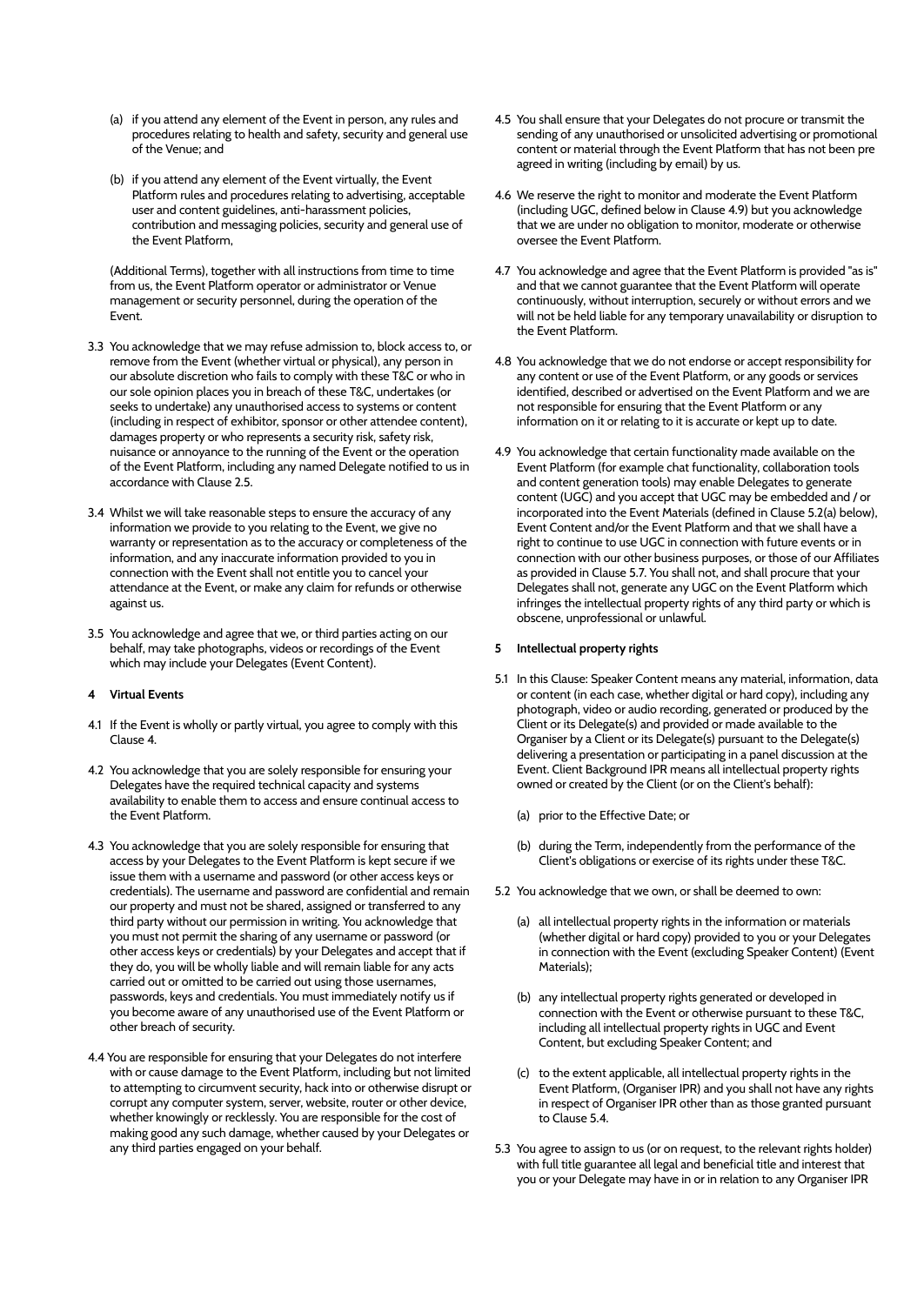from the date of its creation, whether in existence now or created in the future throughout the world for the full duration of the Organiser IPR (including any renewals or extensions thereof) together with the right to claim damages for past infringement of or other unlawful use(s) of such. You shall also ensure that all moral rights in any such Organiser IPR assigned to us are waived unconditionally and irrevocably and are not asserted, and shall procure such additional assistance and other steps as may be necessary from your Delegates and other representatives to ensure that such intellectual property rights vest in us as provided for in Clause 5.2.

- 5.4 To the extent that we own the relevant intellectual property rights, we hereby grant (or shall procure the grant) to you for the Term a nonexclusive, non-transferable, non-sublicensable, revocable and royalty-free licence to use the Organiser IPR solely to the extent necessary for you to participate in the Event and, if applicable, use the Event Platform as contemplated by these T&C. You acknowledge that all Event Materials are strictly confidential and you shall ensure that your Delegates do not copy or share any Event Materials with any third party for any purpose.
- 5.5 If any of your Delegates generate or produce Speaker Content:
	- (a) you hereby grant to us, and if necessary procure the grant of, an irrevocable, non-exclusive, freely-transferable, worldwide and royalty-free licence (with the right to freely sub-license) to use, copy, distribute, disclose to third parties, reproduce (including, for the avoidance of doubt in any advertising or promotional material relating to the Event or in connection with any other events held by us), adapt, translate or modify all intellectual property rights in and to Speaker Content (including to any Client Background IPR incorporated or embedded in Speaker Content), for our and our Affiliates' business purposes for as long as such intellectual property rights subsist (and this licence shall survive termination of these T&C);
	- (b) you warrant that the Speaker Content will not infringe the copyright or any other right of any third party or breach any contract or duty of confidence, data protection law or the Official Secrets Act or other legislation relating to national security, or be inappropriate, obscene, defamatory or otherwise unlawful; and
	- (c) you shall ensure that all moral rights and performers' rights in any such Speaker Content arising under the UK Copyright, Designs and Patents Act 1988 or similar rights arising under the laws of any jurisdiction are waived unconditionally and irrevocably and are not asserted.
- 5.6 To the extent any Client Background IPR is incorporated or embedded in UGC (or is otherwise incorporated or embedded in the Event Platform) you hereby grant (or shall procure the grant) to us a perpetual, nonexclusive, freely-transferable, worldwide and royalty-free licence (with the right to freely sub-license) solely to use such Client Background IPR within the UGC for our and our Affiliates' business purposes (and this licence shall survive termination of these T&C).
- 5.7 Any posts, messages or other materials, information or data supplied or uploaded on the Event Platform or other UGC will be considered non confidential and we have the right to use, copy, distribute and disclose such UGC to third parties for any purpose.
- 5.8 If the Event is wholly or partly virtual, you shall ensure that your Delegates do not download, store, reproduce, transmit, display, copy, distribute, exploit or use the Event Platform and/or any contribution contained in the Event Platform and/or any Event Materials for your or their own commercial gain, use the Event Platform and/or any contribution and/or any Event Materials in any manner other than in compliance with these T&C, or infringe our intellectual property rights or those of any third party in relation to your Delegate's use of the Event Platform and/or any content and/or any Event Materials.

## **6 Data protection**

We will only use your Delegate's personal data in accordance with our privacy policy. You will ensure that each Delegate has read this privacy policy - details of this are available at https://www.reset-connect.com/privacy-policy

## **7 Fees and payment**

- 7.1 You will pay us the Fees on the terms specified in the Booking Contract. All Fees are exclusive of applicable taxes (e.g. VAT or sales tax) and you shall pay a sum equal to the amount of VAT, sales or such equivalent tax chargeable, in addition to the Fees.
- 7.2 You shall make all payments of the Fees to the Organiser without any deduction or withholding for or on account of tax (a Tax Deduction), unless a Tax Deduction is required by law. If a Tax Deduction is required by law to be made by you, the amount of Fees due from you shall be increased to an amount which (after making any Tax Deduction) leaves an amount equal to the Fees which would have been due if no Tax Deduction had been required.
- 7.3 We reserve the right to change the price of the Event at any time, but such changes will not affect the Fees agreed in a Booking Contract. All discounts can only be applied at the time of registration for the Event and discounts cannot be combined. All discounts are subject to our approval and, to the extent applicable, shall be reflected in the Booking Contract. Discounts for group registrations are only valid for the number of Delegates specified on the Booking Contract. If the number of Delegates that actually attend the Event is (for any reason) less than the number specified in the Booking Contract, then we may (in our sole discretion) change the Fees payable by you to reflect the number of Delegates that actually attend the Event in line with our published prices then in force. For the avoidance of doubt, we shall not at any time during the Term, accept any request to apply discounts or promotions on the amount of Fees stated in the Booking Contract retrospectively, whether or not you have already paid the Fees.
- 7.4 In the event you fail to pay any part of the Fees by the relevant due date specified in the Booking Contract, we may (without prejudice to any other rights we may have):
	- (a) charge you interest on any amounts which are due and unpaid, at a rate per year of 2% above the then current Bank of England base rate, calculated daily from the due date until the date of payment; and/or
	- (b) require such payment as a condition of your Delegate's entry to the Event or refuse their entry to, or block them from accessing, the Event (whether physical or virtual).

For the avoidance of doubt, if you do not pay the full amount of the Fees by the relevant due date and as a result your Delegate is refused entry to the Event pursuant to sub-clause (b) above, we will not refund you for any proportion of the Fees already paid, and the balance of your Fees will remain due and payable (with interest accruing on such amount until the date of payment).

#### **8 Changes to the Event**

We reserve the right, in our sole discretion, to change the format, content or timing of the Event programme, the identity of any speakers or exhibitors, the hosting medium, virtual location or Venue for any reason and without liability to you, provided that the Event, as altered, is similar to the Event as originally advertised. For the avoidance of doubt, in these circumstances, the Fees shall remain payable in full to the extent not already paid, and we will not refund you for any proportion of the Fees or otherwise be held liable for any other costs or expenses incurred by you in connection with the Event.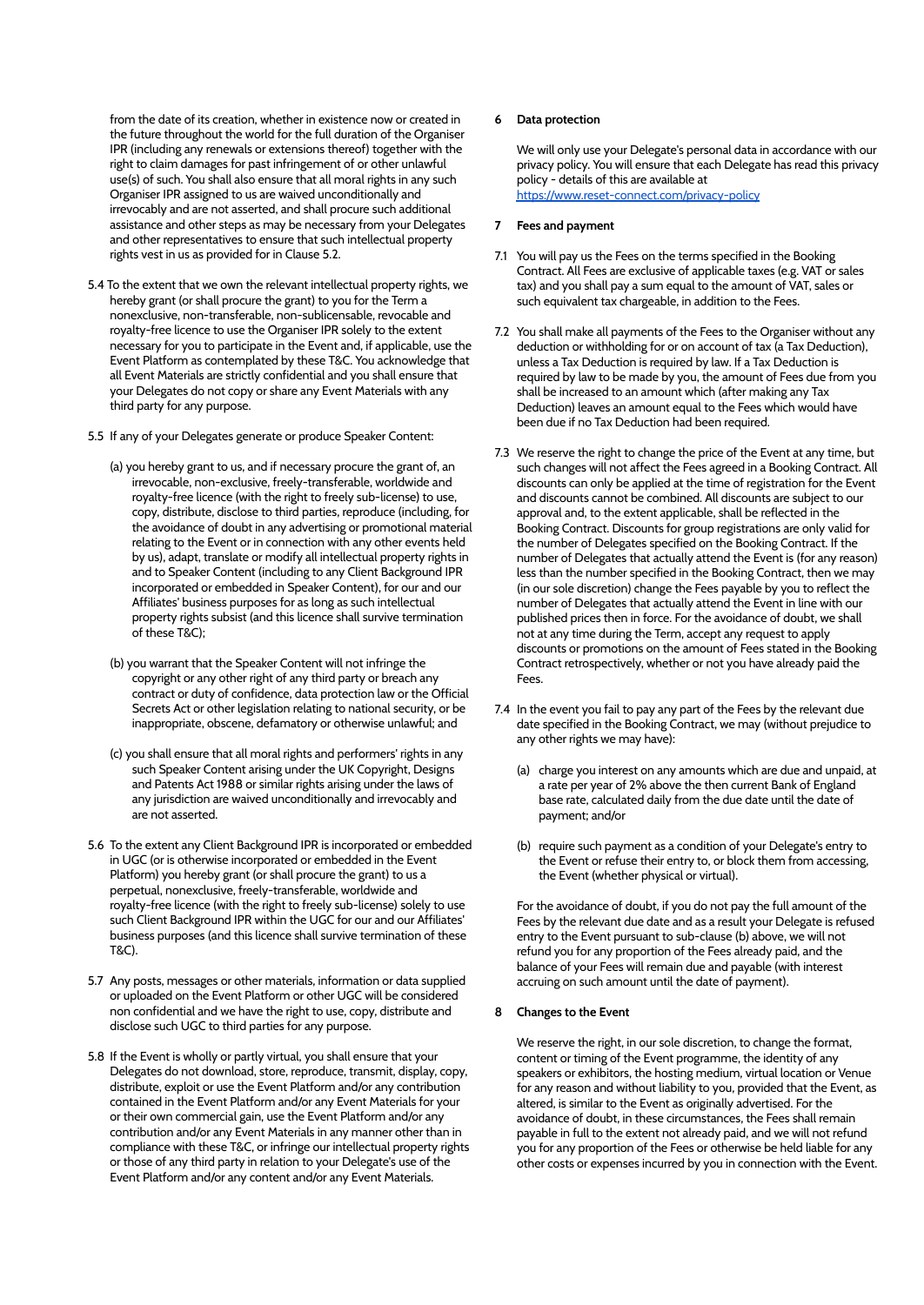# **9 Cancellation by the Client**

You must give the Organiser Contact prior written notice (including by email) if you wish to cancel your registration to attend the Event (Client Cancellation Notice). Depending on the date of our receipt of the Client Cancellation Notice, and provided you have not already paid the relevant Fees pursuant to Clause 7, you must pay to us a charge equal to the amount of Fees due and payable by you as at the date of receipt of the Client Cancellation Notice (and for the avoidance of doubt any amounts paid prior to such date, such as any deposit or pre-paid charges, shall not be refundable).

## **10 Cancellation or Curtailment of the Event by the Organiser**

# 10.1 If the Event is wholly virtual:

- (a) we reserve the right to postpone the Event pursuant to Clause 10.2(b) or cancel the Event at any time during the Term and will provide you with notice of any such postponement or cancellation in writing (including by email) as soon as is reasonably practicable in advance of the Event.
- (b) we may postpone the Event provided that the Event takes place within the period of six (6) months following the original Event date. For the avoidance of doubt, any postponement by us pursuant to this Clause 10.1 shall not entitle you to cancel your participation in the Event, or make any claim for refunds or otherwise against us.
- (c) if we cancel the Event pursuant to this Clause 10.1, we shall issue you with a full refund or a credit note to the value of all Fees paid by you. You acknowledge that such a refund or a credit note is your exclusive remedy in the event of cancellation by us.

10.2If you will attend the Event, or any part of the Event, in person:

- (a) we reserve the right to postpone or cancel the Event pursuant to this Clause 10.2 at any time and for any reason during the Term and will provide you with notice of any such postponement or cancellation in writing (including by email) as soon as is reasonably practicable in advance of the Event.
- (b) if we:
	- (i) postpone the Event (you shall respond to us as soon as reasonably practicable following receipt of such postponement notice) and you can no longer attend the postponed Event, we will issue you with a credit note to the value of all Fees paid by you; or
	- (ii) cancel the Event, we will issue you with a credit note to the value of all Fees paid by you

You acknowledge that the remedies described in this Clause 10.2(b) are your exclusive remedies in the event of postponement or cancellation by us, and (to the maximum extent permitted by Applicable Laws) in no event will we be liable for any loss, delay, damage or other liability incurred by you in connection with our postponement or cancellation of the Event, howsoever arising, including but not limited to your accommodation and travel costs.

c) In the event of postponement due to COVID-19, the organisers will automatically roll the booking to the new rescheduled event date.

## **11 Force Majeure Events**

11.1 We shall not be in breach of these T&C nor liable for any delay in performing, or failure to perform, any of our obligations under these T&C if such delay or failure results from a Force Majeure Event. In such circumstances, we will use our reasonable endeavours to notify you of the relevant circumstances and likely duration and consequences of the Force Majeure Event as soon as reasonably practicable. Without prejudice to Clause 11.2, the time in which we are required to perform these T&C shall be extended by a period equivalent to the period during which performance of our obligation has been delayed or failed to be performed.

- 11.2 If a Force Majeure Event occurs (or in our opinion, acting in good faith, is likely to occur) and results (or is likely to result) in the Event being unable to take place as contemplated by these T&C, we may, in our sole discretion:
	- (a) change the timing, date, Venue, virtual location or hosting medium of the Event or the Event Platform, provided that the Event, as altered, is similar to the Event as originally advertised. For the avoidance of doubt, if we exercise our right to change the Event pursuant to this Clause 11.2(a), this shall not entitle you to cancel your participation in the Event, or make any claim for refunds or otherwise against us. In such circumstances, these T&C shall apply in respect of the rearranged or rescheduled event organised by us pursuant to this Clause; or
	- (b) cancel the Event, in which case we will issue you with a credit note to the value of all Fees paid by you. You acknowledge that such a credit note is your exclusive remedy in the event of cancellation by us, and in no event shall we be liable for any loss, delay, damage or other liability incurred by you in connection with our cancellation of the Event, howsoever arising, including but not limited to your accommodation and travel costs.
- **12 Indemnity**

You indemnify us and each of our Affiliates against all liabilities, costs, expenses, damages and losses, whatsoever and howsoever arising, whether in contract, tort or otherwise, directly or indirectly, suffered or incurred by us or any of our Affiliates in connection with:

- (a) any breach by a Delegate of Clause 3.1(b);
- (b) any claim made by a third party against us or any of our Affiliates for actual or alleged infringement of a third party's intellectual property rights (including, for clarity, any rights in know-how) arising out of or in connection with your or your Delegate's performance of your obligations or exercise of your rights under these T&C (save to the extent caused by a breach of these T&C by us);
- (c) any unauthorised use of the Event Platform; and
- (d) any claim otherwise made against us or any of our Affiliates by a third party arising out of or in connection with the performance of your obligations or exercise of your rights under these T&C (save to the extent caused by a breach of these T&C by us).

## **13 Limitation of liability**

- 13.1 Subject to Clause 13.2:
	- (a) our total, aggregate liability whether arising in contract, tort (including negligence), misrepresentation, restitution or otherwise under or in connection with these T&C shall be limited to 100% of the Fees paid by you; and
	- (b) we shall not be liable to you for any (i) loss of profits, loss of sales or business, loss of agreements or contracts or loss of anticipated savings (whether directly or indirectly arising); loss of or damage to goodwill or reputation (whether directly or indirectly arising); or (iii) any indirect or consequential loss.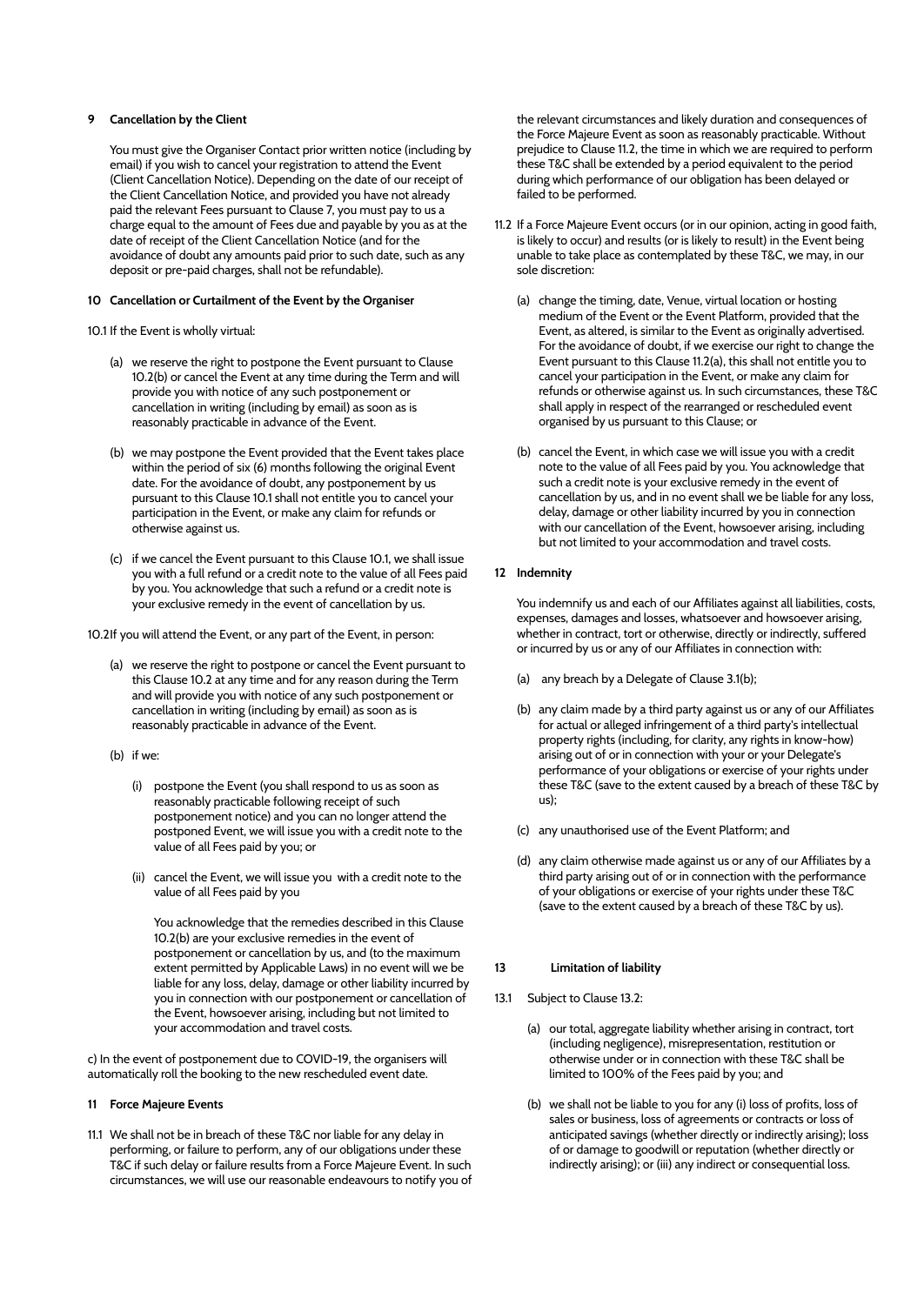- 13.2 Notwithstanding any provision to the contrary, nothing in these T&C shall exclude or limit our liability for death or personal injury caused by our negligence or for fraud or for any liability that may not be limited or excluded by Applicable Laws.
- 13.3 All warranties, conditions and other terms implied by law are, to the fullest extent permitted by Applicable Laws, excluded from these T&C. In particular we give no warranty, representation or other assurance in relation to:
	- (a) the presence or location of any exhibitor, sponsor or attendee;
	- (b) the number or mix of exhibitors, sponsors or attendees; and/or
	- (c) the results or benefits (commercial or otherwise) that may be associated with being an attendee in respect of the Event.
- 13.4 If the Event is virtual or partly virtual, notwithstanding any other provision of these T&C, to the maximum extent permitted by Applicable Laws, we shall not be liable for:
	- (a) any loss or damage due to temporary unavailability of the Event Platform as per Clause 4.7;
	- (b) any loss or damage caused by any content on the Event Platform (including content available to download or from third party links);
	- (c) libellous or unlawful postings made on the Event Platform; or
	- (d) any postings on the Event Platform which infringe the intellectual property rights of others.
- **14 Insurance**
- 14.1 The organisers recommend that you take out adequate insurance to cover any event of your non-attendance due to any eventuality arising.

## **15 Termination of these T&C**

- 15.1 Without prejudice to our other rights and remedies under these T&C, we can immediately terminate these T&C by issuing written notice to you if:
	- (a) you or any of your Delegates commit a material breach of your obligations under these T&C (including failure to pay any part of the Fees in accordance with Clause 7), provided you have not remedied such breach (if capable of remedy) within seven (7) days of being required to do so by written notice;
- (b) you or any other person takes a step with a view to:
	- (i) you entering into a voluntary liquidation (other than a members' voluntary winding up for the purposes of a reconstruction of your affairs), presentation of a winding up petition, or dissolution;
	- (ii) the appointment of an administrator, monitor, receiver, manager or administrative receiver or other encumbrancer over you, or the enforcement of any security over, the whole or any part of your assets or property,
	- (iii) you proposing or entering a scheme, restructuring plan, reconstruction and arrangement, composition or other arrangement for the benefit of your creditors or a class of creditors; or
	- (iv) the commencement of any procedure analogous to any of the above in any jurisdiction;
- (c) your financial position deteriorates so far as to reasonably justify the opinion that your ability to perform any of your obligations under these T&C is in jeopardy; or
- (d) any of your Delegates conduct themselves in such a way so as to (in our reasonable opinion) bring us, any of our Affiliates or the Event into disrepute.
- 15.2 For the avoidance of doubt, these T&C shall automatically terminate in the event of cancellation by us pursuant to Clause 10 or Clause 11.2(b).
- 15.3 Upon termination of these T&C for any reason, you agree to pay all outstanding Fees without deduction or set-off, except where these T&C were terminated pursuant to Clause 10 or Clause 11.2(b) and you acknowledge that your licence to Organiser IPR under Clause 5.4 shall automatically terminate.
- 15.4 The following Clauses shall survive termination of these T&C: Clause 2.6 (These T&C); Clause 5.5(a) (Intellectual property rights); Clause 5.6 (Intellectual property rights); Clause 12 (Indemnity); Clause 13 (Limitation of liability); and Clause 16.11 (Governing law and jurisdiction).
- **16 General**
- 16.1 Neither Party shall be or be deemed to be an agent of the other Party. Neither Party shall hold itself out as having authority or power to bind the other Party in any way.
- 16.2 Either Party may publicly announce or otherwise inform third parties of the Client's attendance at the Event without the other Party's prior written consent. 16.3 We may at any time, set off any liability of yours to us against any liability of ours to you, whether either liability is present or future, liquidated or unliquidated. If the liabilities to be set off are expressed in different currencies, we may convert either liability at a market rate of exchange for the purpose of set-off. Any exercise by us of our rights under this Clause
- 16.3 shall not limit or affect any other rights or remedies available to you under these T&C or otherwise.
- 16.4 These T&C constitute the entire agreement between us and supersedes and extinguishes all previous agreements, promises, assurances, warranties, representations and understandings between them, whether written or oral, relating to its subject matter.